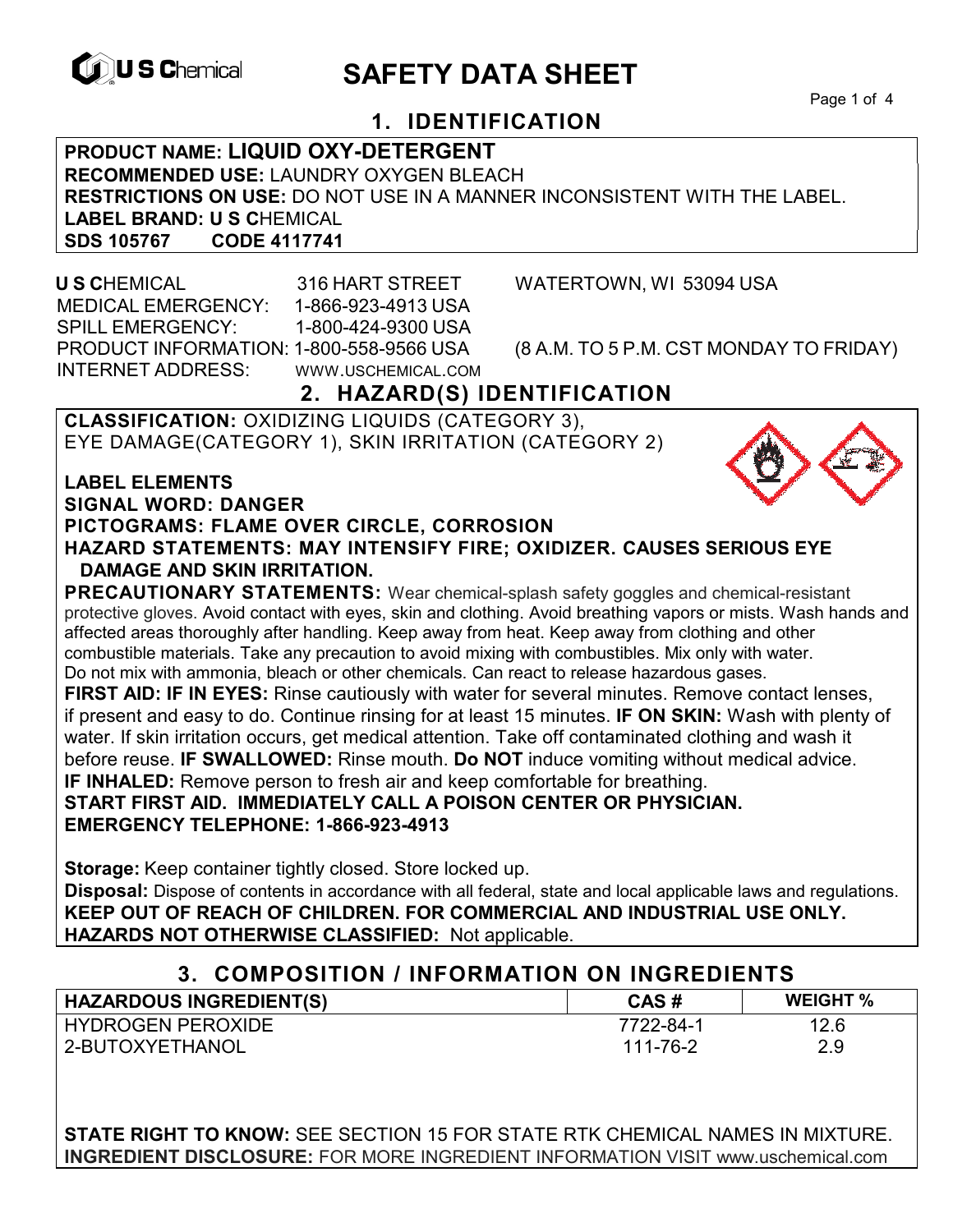## **4. FIRST-AID MEASURES** Page 2 of 4

**IF IN EYES:** RINSE CAUTIOUSLY WITH WATER FOR SEVERAL MINUTES. REMOVE CONTACT LENSES, IF PRESENT AND EASY TO DO. CONTINUE RINSING FOR AT LEAST 15 MINUTES. **IF ON SKIN:** WASH WITH PLENTY OF WATER. IF SKIN IRRITATION OCCURS, GET MEDICAL ATTENTION. TAKE OFF CONTAMINATED CLOTHING AND WASH IT BEFORE REUSE. **IF SWALLOWED:** RINSE MOUTH. **DO NOT** INDUCE VOMITING WITHOUT MEDICAL ADVICE. **IF INHALED:** REMOVE PERSON TO FRESH AIR AND KEEP COMFORTABLE FOR BREATHING. **START FIRST AID. IMMEDIATELY CALL A POISON CENTER OR PHYSICIAN. EMERGENCY TELEPHONE: 1-866-923-4913** 

**MOST IMPORTANT SYMPTOMS / EFFECTS:** CAUSES SERIOUS EYE DAMAGE AND SKIN IRRITATION. MAY CAUSE BLINDNESS WITHOUT IMMEDIATE FIRST AID. CAUSES IRRITATION OR BURNS TO MOUTH, THROAT AND STOMACH.

**MEDICAL CONDITIONS AGGRAVATED:** NONE KNOWN.

**NOTE TO PHYSICIAN:** CALL 1-866-923-4913 FOR EXPOSURE MANAGEMENT ASSISTANCE.

## **5. FIRE-FIGHTING MEASURES**

**CHEMICAL HAZARDS:** MAY INTENSIFY FIRE; OXIDIZER. CORROSIVE. EXPLOSION RISK. **COMBUSTION PRODUCT HAZARDS:** OXYGEN, OXIDES OF CARBON AND OTHER FUMES. **METHODS:** SELECT EXTINGUISHER AND METHODS BASED ON FIRE SIZE AND TYPE. **EQUIPMENT:** WEAR SCBA AND FULL PROTECTIVE GEAR AS CONDITIONS WARRANT. **NFPA RATING:** HEALTH-3/FLAMMABILITY-0/ INSTABILITY-1/SPECIAL HAZARD-OX **SUITABLE EXTINGUISHERS:** WATER. CO2 OR HALON MAY PROVIDE LIMITED CONTROL. **UNSUITABLE EXTINGUISHERS:** DO NOT USE DRY CHEMICAL OR FOAMS.

## **6. ACCIDENTAL RELEASE MEASURES**

**PERSONAL PRECAUTIONS:** ELIMINATE ALL IGNITION SOURCES. EVACUATE UNPROTECTED PERSONNEL FROM AREA. WEAR PERSONAL PROTECTION. RUBBER BOOTS RECOMMENDED. SEE SECTION 8. VENTILATE AREA IF NEEDED. BE CAREFUL NOT TO SLIP. WASH THOROUGHLY AFTER CLEAN-UP.

**ENVIRONMENTAL PRECAUTIONS:** PREVENT SPILL FROM ENTERING DRAIN, STORM SEWER OR SURFACE WATERWAY. PREVENT WATER AND SOIL CONTAMINATION. **CLEAN-UP METHODS:** SMALL SPILLS MAY BE WIPED UP AND RINSED WITH WATER. FOR LARGER SPILLS, DIKE TO CONTAIN. PUMP TO LABELED CONTAINER OR ABSORB SPILLAGE AND SCOOP UP WITH INERT ABSORBENT MATERIAL. NEVER RETURN SPILLED PRODUCT INTO ITS ORIGINAL CONTAINER. NEVER PUT SPILLED MATERIAL INTO ANOTHER CONTAINER FOR DISPOSAL WITHOUT A PRESSURE RELIEF BUNG. STANDARD SPILL ABSORBENT MAY REACT DANGEROUSLY WITH THIS PRODUCT AND IF CONFINED WILL CAUSE A CONTAINER BURST HAZARD. SEEK TRAINED PERSONNEL TO SUPERVISE NEUTRALIZATION AND MANAGEMENT OF SPILL. RESIDUAL HYDROGEN PEROXIDE THAT IS ALLOWED TO DRY ON ORGANIC MATERIALS LIKE PAPER, WOOD OR OTHER COMBUSTIBLES, CAN CAUSE THE MATERIAL TO IGNITE AND RESULT IN A FIRE. AFTER SPILL COLLECTION, RINSE AREA WITH WATER AND FOLLOW WITH NORMAL CLEAN-UP PROCEDURES.

## **7. HANDLING AND STORAGE**

**HANDLING:** FOLLOW ALL LABEL DIRECTIONS. INSTRUCT PERSONNEL ABOUTPROPER USE, HAZARDS, PRECAUTIONS, AND FIRST AID MEASURES. AVOID INHALATION, INGESTION, AND CONTACT WITH SKIN, EYES AND CLOTHING. DO NOT TASTE OR SWALLOW. REMOVE AND WASH CONTAMINATED CLOTHING AND FOOTWEAR BEFORE REUSE. PRODUCT RESIDUE MAY REMAIN IN EMPTY CONTAINERS. HANDLE CAREFULLY TO AVOID DAMAGING CONTAINER. **STORAGE:** STORE TIGHTLY CLOSED ONLY IN ORIGINAL CORROSIVE-RESISTANT PLASTIC CONTAINER. STORE LOCKED UP. STORE AT AMBIENT TEMPERATURES IN A DRY AREA OUT OF DIRECT SUNLIGHT. AVOIDTEMPERATURES BELOW 35°F (1.6°C) OR ABOVE 120°F (49°C). ROTATE STOCK REGULARLY. KEEP AWAY FROM FOOD AND DRINK. KEEP OUT OF REACH OF CHILDREN.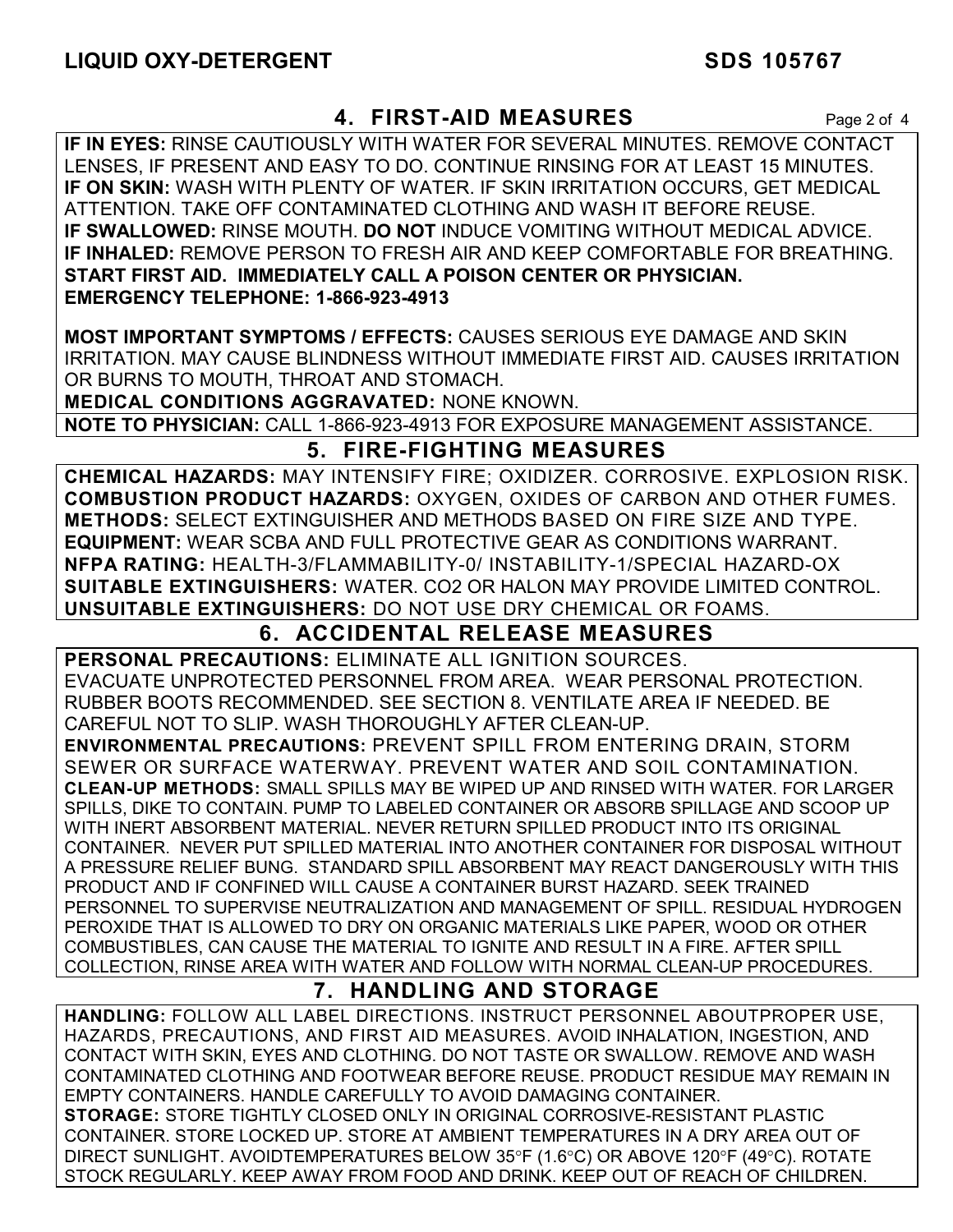#### LIQUID OXY-DETERGENT SDS 105767 **8. EXPOSURE CONTROLS / PERSONAL PROTECTION** Page 3 of 4

**EXPOSURE LIMITS:** HYDROGEN PEROXIDE = 1 PPM TWA (ACGIH/OSHA) 2-BUTOXYETHANOL = 20 PPM TWA (ACGIH), 50 PPM TWA-SKIN (OSHA) **ENGINEERING CONTROLS:** GENERAL ROOM VENTILATION IS TYPICALLY ADEQUATE.

#### **PERSONAL PROTECTION**

**EYES:** CHEMICAL-SPLASH SAFETY GOGGLES.

**HANDS:** CHEMICAL-RESISTANT PROTECTIVE GLOVES (NITRILE, NEOPRENE OR RUBBER). **RESPIRATORY:** NIOSH/MSHA CERTIFIED RESPIRATOR IF EXPOSURE LIMITS ARE EXCEEDED. **FEET:** RUBBER BOOTS RECOMMENDED DURING SPILL CLEAN-UP.

**BODY:** PROTECTIVE EQUIPMENT NOT REQUIRED WITH NORMAL USE. **HYGIENE MEASURES:** HANDLE IN ACCORDANCE WITH GOOD INDUSTRIAL HYGIENE AND SAFETY PRACTICE. TAKE OFF IMMEDIATELY ALL CONTAMINATED CLOTHING AND WASH IT BEFORE REUSE. WASH HANDS AND AFFECTED AREAS THOROUGHLY AFTER HANDLING. PROVIDE SUITABLE FACILITIES FOR QUICK DRENCHING OR FLUSHING OF THE EYES IN CASE OF CONTACT OR SPLASH HAZARD.

## **9. PHYSICAL AND CHEMICAL PROPERTIES**

| <b>APPEARANCE: COLORLESS LIQUID</b>    | <b>AUTO-IGNITION TEMPERATURE: N.AV.</b>    |
|----------------------------------------|--------------------------------------------|
| <b>ODOR: SOLVENT</b>                   | <b>DECOMPOSITION TEMPERATURE: N.AV.</b>    |
| pH CONCENTRATE: BELOW 2.0 (ACIDIC)     | <b>EXPLOSIVE LIMITS (LEL/UEL): NONE</b>    |
| pH READY-TO-USE: N.AP.                 | <b>EVAPORATION RATE: N.AV.</b>             |
| pH @ USE DILUTION: N.AV.               | FLAMMABILITY (SOLID, GAS): N.AP.           |
| <b>PHYSICAL STATE: LIQUID</b>          | <b>FLASH POINT: NONE</b>                   |
| <b>RELATIVE DENSITY (WATER): 1.063</b> | INITIAL BOILING POINT/RANGE: N.AV.         |
| <b>SOLUBILITY (WATER): COMPLETE</b>    | <b>MELTING POINT/FREEZING POINT: N.AV.</b> |
| VAPOR PRESSURE: N.AV.                  | <b>ODOR THRESHOLD: N.AV.</b>               |
| VAPOR DENSITY: N. AV.                  | PARTITION COEFF. (N-OCTANOL/WATER): N.AV   |
| <b>VISCOSITY: NON-VISCOUS</b>          | <b>OTHER: N.AV.</b>                        |

## **10. STABILITY AND REACTIVITY**

**REACTIVITY:** MIXING WITH INCOMPATIBLES CAN RELEASE HEAT + HAZARDOUS GASES. **CHEMICAL STABILITY:** STABLE UNDER RECOMMENDED STORAGE CONDITIONS. **POSSIBILITY OF HAZARDOUS REACTIONS:** SEE REACTIVITY. WILL NOT POLYMERIZE. **CONDITIONS TO AVOID:** TEMPERATURES BELOW 35°F (1.6°C) OR ABOVE 120°F (49°C). **MATERIALS TO AVOID:** ACIDS, BASES, BLEACH, METALS, SALTS OF METALS, REDUCING AGENTS, ORGANIC MATERIALS, FLAMMABLE MATERIALS AND CONTAMINATION OF ANY KIND. MIX ONLY WITH WATER.

**HAZARDOUS DECOMPOSITION PRODUCTS:** NONE UNDER NORMAL CONDITIONS.

## **11. TOXICOLOGICAL INFORMATION**

**ROUTES OF EXPOSURE:** EYES, SKIN, INGESTION, INHALATION. **INFORMATION ON ROUTES OF EXPOSURE:** NO LC50/LD50 TEST DATA ON MIXTURE. **ACUTE EFFECTS /SYMPTOMS**

 **EYES:** CAUSES SERIOUS EYE DAMAGE. MAY CAUSE PAIN, REDNESS AND WATERING. **SKIN:** CAUSES SKIN IRRITATION. MAY CAUSE DELAYED PAIN, DRYING AND REDNESS. **INGESTION:** CAUSES IRRITATION OR BURNS TO MOUTH, THROAT AND STOMACH. **INHALATION:** CAUSES IRRITATION OR BURNS TO NOSE, THROAT + RESPIRATORY SYSTEM. **CHRONIC / OTHER EFFECTS:** NO REPORTABLE GERM CELL MUTAGENS, SKIN SENSITIZERS, RESPIRATORY SENSITIZERS, REPRODUCTIVE TOXINS OR ASPIRATION HAZARDS. **SPECIFIC TARGET ORGANS (SINGLE/REPEATED):** NONE KNOWN. **NUMERICAL MEASURES OF TOXICITY:** ATEmix (ORAL-RAT) = ABOVE 2000 MG / KG **CARCINOGENS:** HYDROGEN PEROXIDE / 7722-84-1 (IARC GROUP 3). NO REPORTABLE ACGIH, NTP, OR OSHA CARCINOGENS.